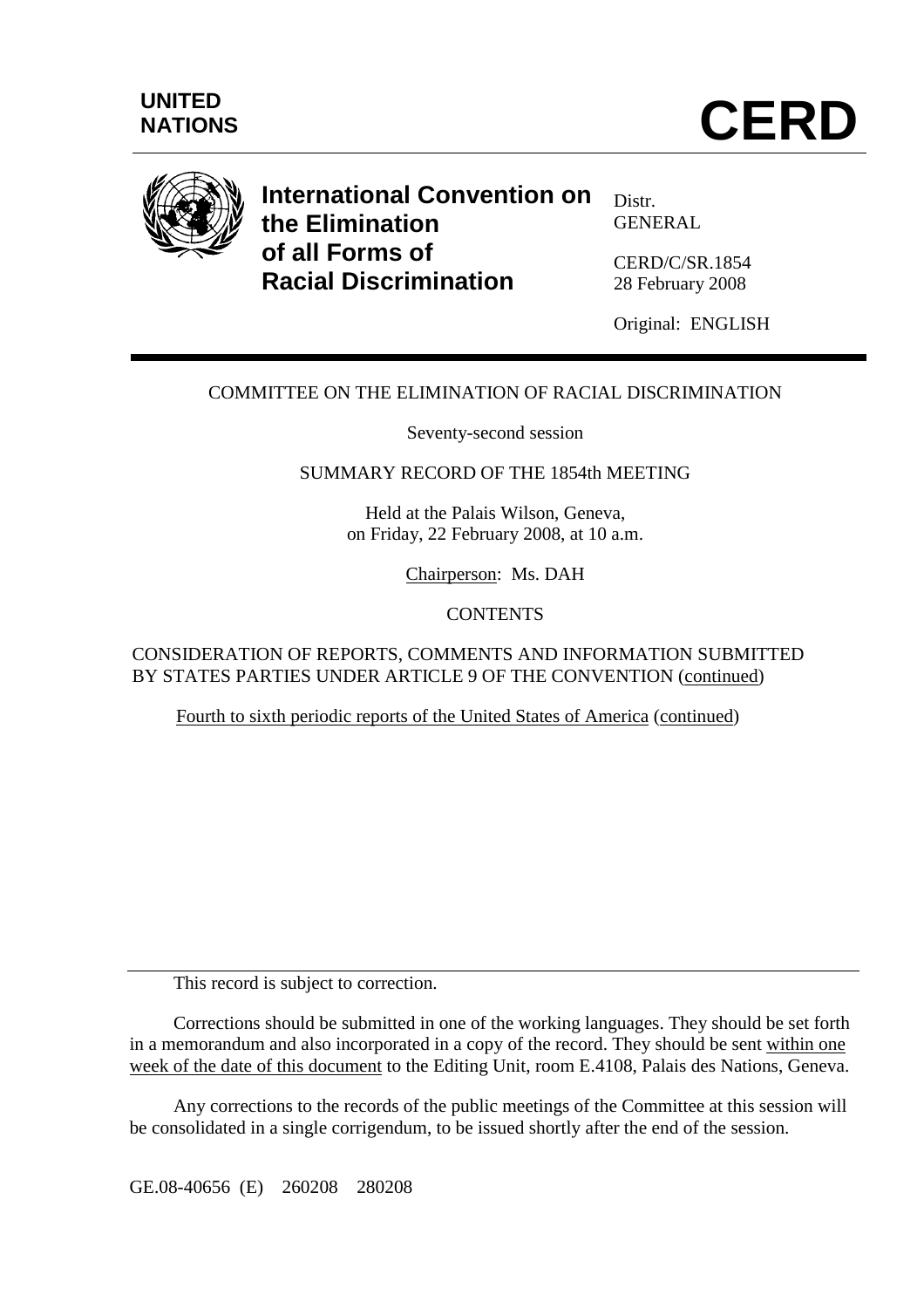#### The meeting was called to order at 10.05 a.m.

## CONSIDERATION OF REPORTS, COMMENTS AND INFORMATION SUBMITTED BY STATES PARTIES UNDER ARTICLE 9 OF THE CONVENTION (continued)

## Fourth to sixth periodic reports of the United States of America (continued)

1. At the invitation of the Chairperson, the members of the delegation of the United States of America resumed their places at the Committee table.

2. Mr. HARRIS (United States of America), replying to questions posed by Committee members at the previous meeting, explained that many civil rights statutes did not require proof of intentional discrimination. In response to the query whether, given the extent to which United States law prohibited private acts of discrimination, the United States might withdraw its reservation I (2) to the Convention, he said that since there were potential areas where United States law might not cover private conduct, the need for the reservation remained. On the subject of special measures under article 2 (2) of the Convention, he said that in accordance with United States law affirmative action programmes involving racial classifications were permissible as long as the programmes were narrowly tailored to a compelling State interest. Consistent with the Convention, special measures could also include those taken to promote certain racial or ethnic groups or individuals as necessary as long as the measures themselves were not race-based.

3. In response to the request for additional information on the Supreme Court decision in Virginia v. Black, he said that the Court had distinguished between free speech, as protected by the United States Constitution, and a "true threat", which could be banned under the First Amendment. That Amendment defined it as "those statements where the speaker means to communicate a serious expression of an intent to commit an act of unlawful violence to a particular individual or group of individuals". The Court had therefore held that a ban on cross-burning carried out with intent to intimidate did not violate the First Amendment.

4. Regarding the reservation by the United States to article 4 of the Convention on restricting activities relating to freedom of speech, expression and association (reservation I (1)), he said that it was not necessary or permissible to prohibit ideas based on racial superiority or hatred in the United States; those odious ideas would not succeed in a free society because of their intrinsic lack of merit.

5. Before deciding whether or not to become a party to an international treaty, the United States exhaustively analysed each of the treaty's articles to determine whether it could implement them all, amending its domestic legislation or making reservations where appropriate. Many of the issues raised by Committee members - such as restricted voting rights for residents of the District of Colombia, restricted voting rights for offenders convicted of felonies and the possibility that offenders under the age of 18 convicted of egregious offences might be sentenced to life imprisonment without parole - were of long standing; the United States had not believed they violated the Convention when it had become a State party.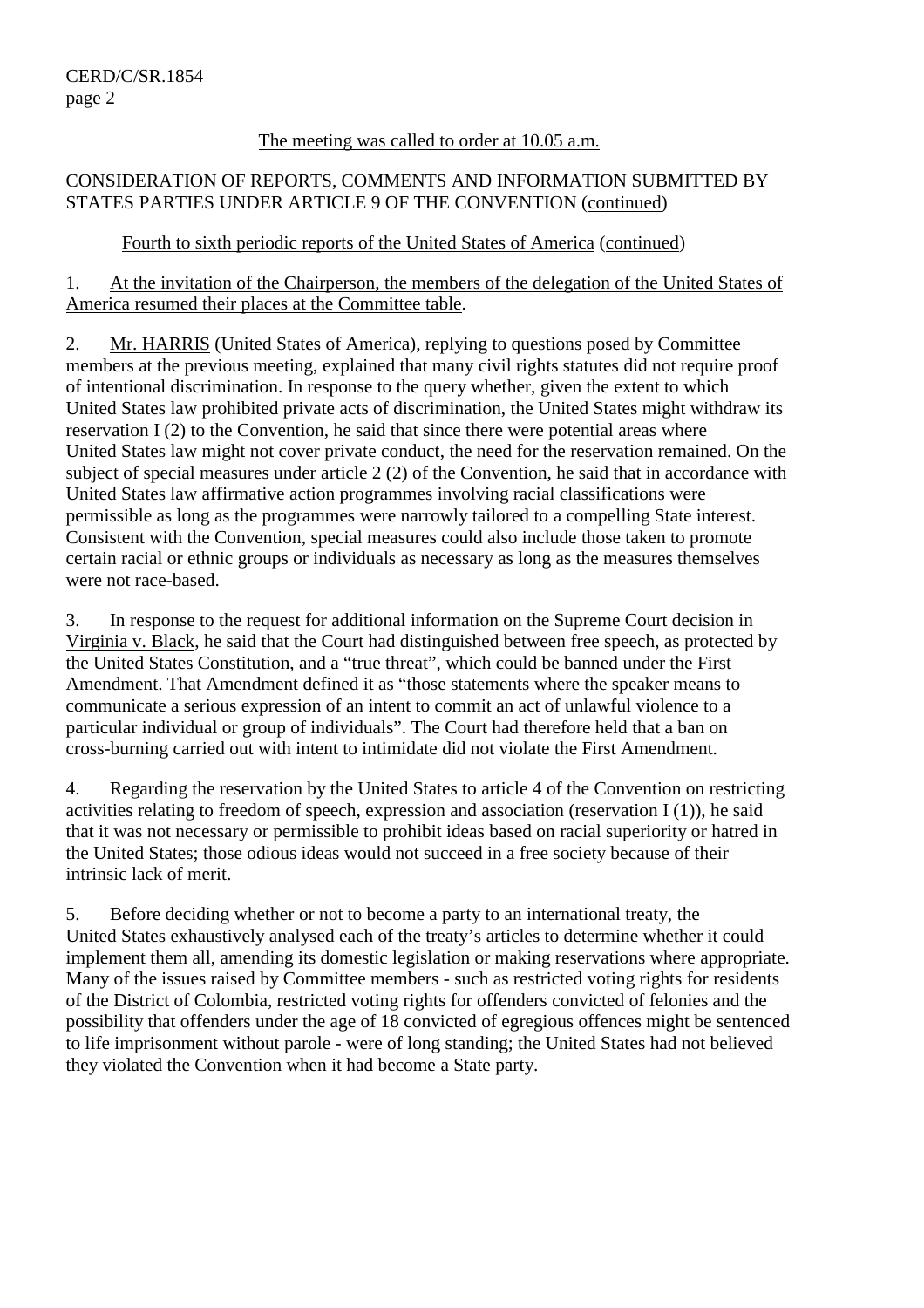6. In response to a question on United States participation in preparations for the 2009 Durban Review Conference and, recalling that his Government had withdrawn its negotiators from the first World Conference against Racism, Racial Discrimination, Xenophobia and Related Intolerance, because of pervasive anti-Semitism at the session, he said that the United States strongly opposed regular budget funding of preparatory work and would not be participating in activities of the Preparatory Committee except to observe the proceedings. The United States would decide whether to participate in the 2009 Conference nearer the time.

7. Mr. BOYD (United States of America) said that poor outcomes in the United States often correlated with race: for example, over-representation of African-Americans in the criminal justice and penal systems and racial minorities' lack of access to adequate health care. However, in order to address such disparities, it was essential to distinguish between those that were caused by racial discrimination and those that were caused by other factors - socio-economic or cultural, for example - and that simply correlated with race. That important distinction affected who bore primary responsibility for eliminating the racial disparities. The Government bore the immediate burden of acting when the poor outcome was the result of racial discrimination, using the wide range of tools at its disposal, including affirmative action measures. However, when other factors were the cause, the Government was more limited and the participation of other organizations and individuals was required. Poverty was often at the root of disparities that correlated to race on issues such as housing, health care, criminal justice and access to credit, and while the Government certainly had a role to play in such contexts, non-government actors were often in the best position to help and were necessary players in forming public-private partnerships which had proved so effective in the past.

8. Following the devastation caused by Hurricanes Katrina and Rita and in response to the shortage in New Orleans of permanent affordable housing and basic health-care services for the low-income population, which substantially comprised racial minorities, public-private partnerships had begun to form and seek solutions that the Government could not easily solve alone and quickly. For example, non-profit organizations that had been formed to build affordable housing had teamed up with the Department of Housing and Urban Development to acquire land and development rights to build replacement units, to which displaced tenants would have absolute first right of return. Corporate philanthropists and foundations had funded programmes to provide comprehensive social and remedial services to low-income displaced tenants with the aim of helping them regain self-sufficiency and ultimately achieve prosperity. All stakeholders had a role to play in addressing poverty and other factors from which racial minorities suffered disproportionately, and studies had shown that such programmes could and did change the outcomes of poor and vulnerable people, with the important collateral benefit of adding to the financial stability of affordable housing developments.

9. Mr. ROTHENBERG (United States of America) pointed out that while, as the Committee had noted in its General Recommendation XXXI, disparities in rates of imprisonment were possible indicators of racial discrimination, they were not necessarily the result of such discrimination. There were limits to the Government's ability to address such disparities, especially regarding criminal justice matters. Although there was undoubtedly racism among certain individual actors in the criminal justice system, the disparities were more likely caused by underlying social, economic, and cultural factors, as well the behavioural choices of the persons involved. However, the Federal Government actively sought out, prosecuted and punished intentional racial discrimination and had taken the lead in ending racial profiling nationwide.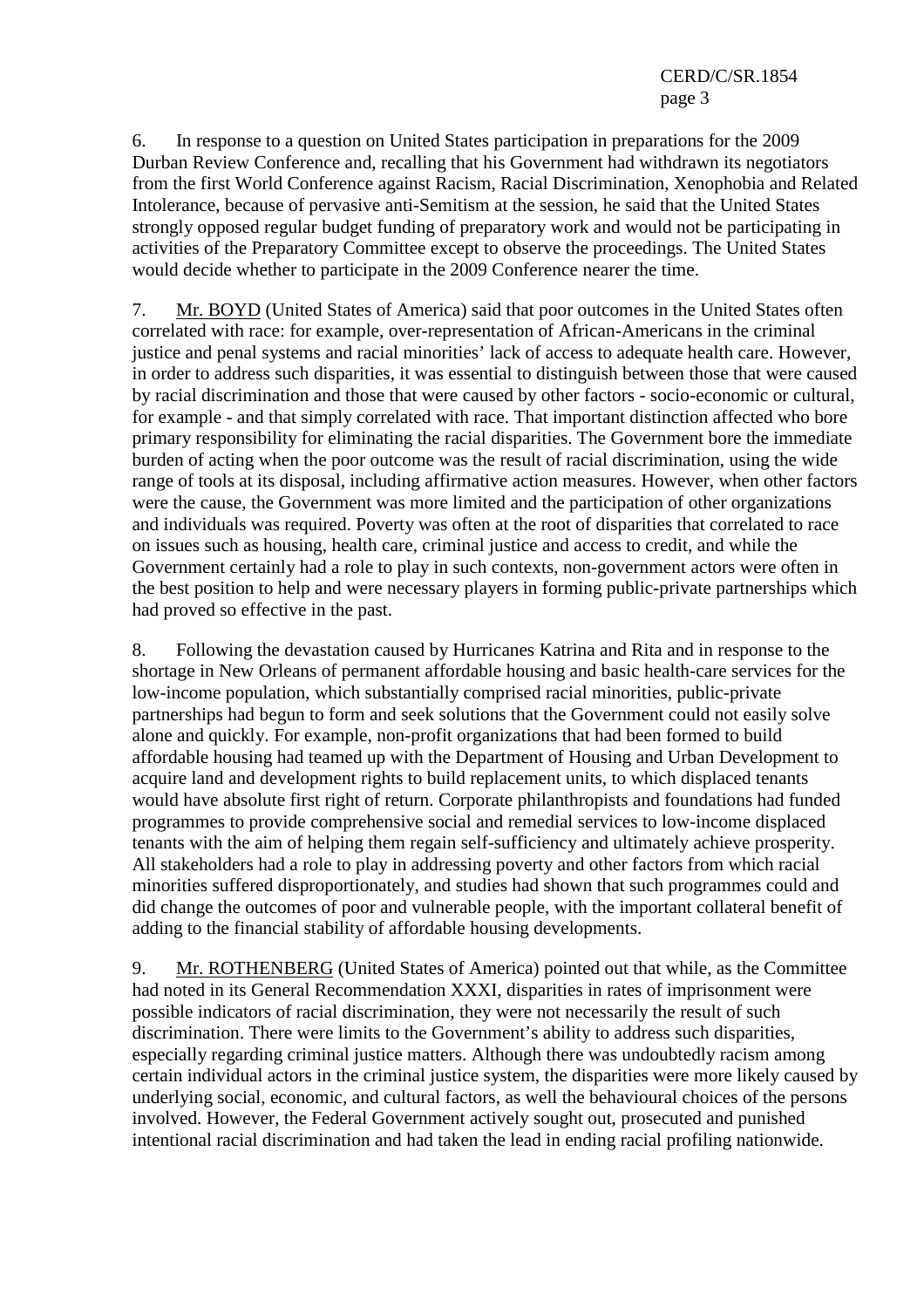Indeed, vigorous enforcement of criminal law benefited racial, ethnic and economically disadvantaged communities, who were disproportionately the victims of violent crime. Although traditionally the criminal justice system had failed African-Americans through insufficient concern for black victims of crime, often failing to prosecute white rapists and murderers, such was no longer the case. The Federal Government was currently prosecuting two white defendants accused of murdering a black man in Kansas City, Missouri, and the death penalty would be sought if they were convicted.

10. Regarding racial disparities in the use of the death penalty, he reiterated that evidence of intentional racial discrimination was equivocal. Everyone involved, from judges to victims, appreciated the seriousness of the process of condemning someone to death and carrying out an execution, and it was that very seriousness that made the process so time-consuming, as it ensured that every avenue of review was provided to a defendant and that his or her constitutional rights were protected to the greatest extent possible.

11. It was true that persons under the age of 18 could be sentenced to life in prison without parole. That sentence was imposed on juveniles who had been prosecuted as adults - a decision taken by the court on the basis of such factors as the type and seriousness of the offence, the juvenile's role in committing the offence and the juvenile's past record - and who had been tried and convicted of an extremely serious crime (e.g. murder or rape) and determined to be a danger to society. However, juvenile offenders were separated from adult prisoners to the extent possible. Racial disparities in application of that sentence to juveniles were not per se evidence of racial discrimination.

12. In response to the question whether eight-year-olds could be sentenced to life in prison without parole, he said that it might be theoretically possible in states that had not explicitly established a lower age-limit other than the age of criminal responsibility. However, according to Human Rights Watch, Oregon had eliminated the sanction for offenders under the age of 18, and the majority of states that authorized application of the sanction to juveniles had set the minimum age at 14 years.

13. Regarding the racial impact of the differential in federal sentencing for trafficking in crack cocaine versus trafficking in cocaine powder, the United States Sentencing Commission had, the previous year, lowered the recommended sentence concerning crack cocaine in order to address the perceived racial effects of the differential and had recently made that revision retroactive, affecting thousands of defendants. Congress was currently considering the issue. There was, however, a valid basis for the differential since trafficking in crack cocaine was associated with higher levels of violence than trafficking in cocaine powder, and the policy had repeatedly been upheld as constitutional. At least one current legislative proposal would reduce the differential but would not eliminate it entirely.

14. In response to the question about the status of efforts to provide residents of the District of Columbia with greater voting rights, he referred to paragraphs 211 and 212 of the periodic report and added that two bills were currently pending in Congress to provide the District with a full voting member of the House of Representatives, a proposal had been debated in the Senate but not voted on, and a further bill was pending before the Senate Committee on the Judiciary.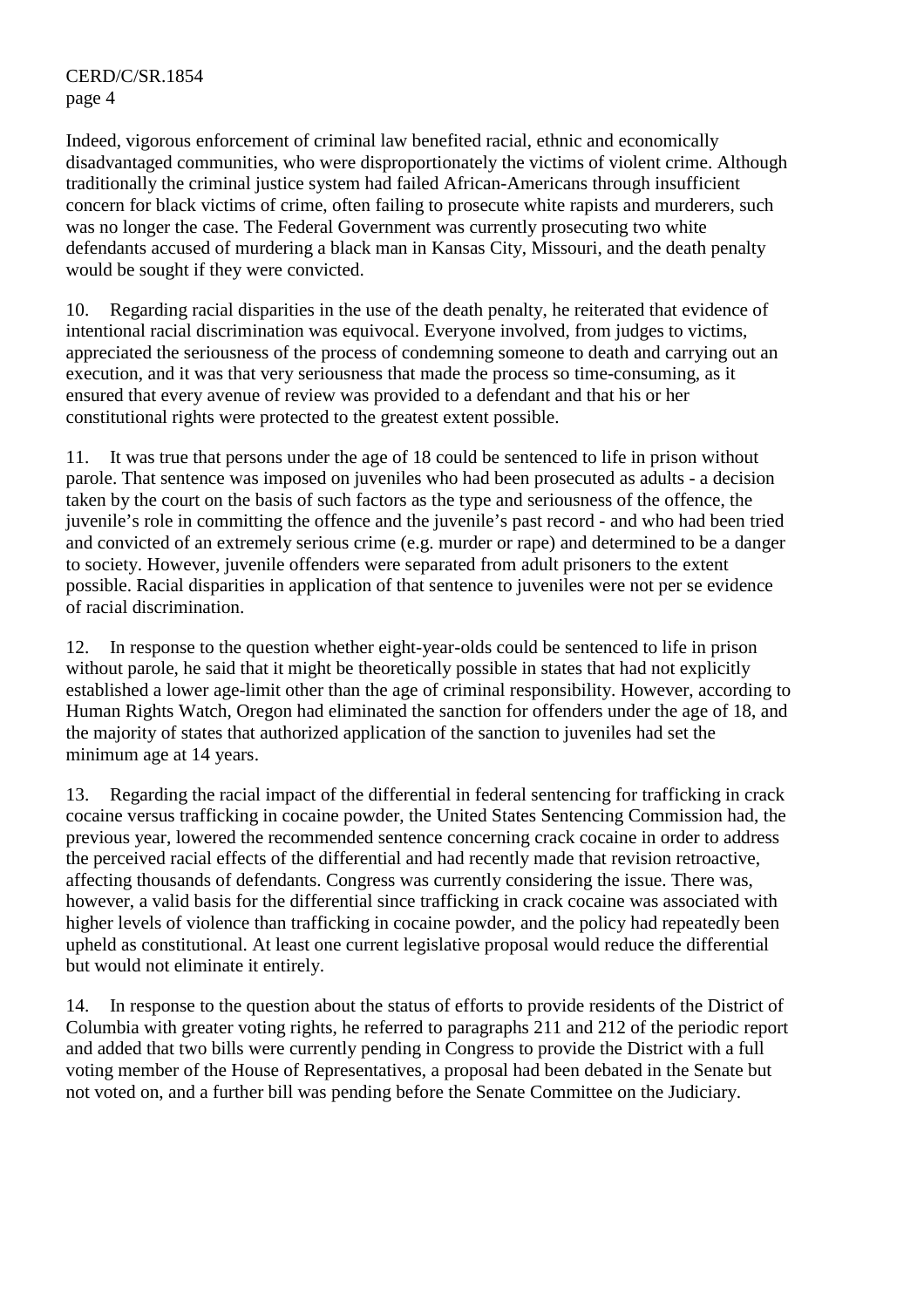15. In response to the question whether the Federal Government had a role in the practice of preventing convicted felons from voting, he recalled paragraph 208 of the periodic report and pointed out that several courts of appeal had recently determined that state felon disenfranchisement laws did not violate the Constitution or federal election statutes. Since the Constitution specifically authorized the states, not the Federal Government, to conduct all elections, the voting eligibility of convicted felons was a state issue and the ability of the Federal Government to address the issue was severely limited.

16. He said that the "voter-ID" laws in force in various states, requiring individuals to present photo identification prior to casting a ballot in an election, helped to prevent voter fraud, which diluted and therefore debased the constitutional guarantee of the right to vote. The Help America Vote Act required states to use voter-ID systems in certain circumstances, such as in the case of first-time voters registered to vote by mail. The laws had been endorsed by the National Commission on Federal Election Reform in 2005, and, according to public opinion polls, were supported by the vast majority of United States citizens. In response to the question about the pre-clearance by the Department of Justice of the voter-ID law in the State of Georgia, he said that that action had been taken after careful analysis that had lasted several months and concluded that it would not be discriminatory. On 26 September 2007, a federal district court had dismissed the challenge to the law and noted that the plaintiffs had failed to identify any individual who had not or could not have obtained the requisite identification. The Georgia Supreme Court had also recently dismissed a challenge under State law. Furthermore, the State now provided the required identification free of charge.

17. Mr. SICILIANOS, Country Rapporteur, said that the distinction drawn by the delegation between causation and correlation with regard to poor outcomes and race was a subtle one that was implicit in the logic underlying its replies concerning the right to vote. Yet the distinction between direct and indirect discrimination made in article 1 (1) of the Convention appeared to dovetail nicely with that drawn between correlation and causation, in that it referred to the effects a measure might have, despite seeming race-neutral on the surface.

18. The delegation's statement to the effect that states, and not the Federal Government, were specifically authorized to conduct all elections and that the voting eligibility of convicted felons was a uniquely state issue was unacceptable. That was because international law was indifferent to the internal organization of a state and held the State - in this case the Federal Government of the United States - accountable for its obligations under that law. That principle had been laid down by the former Permanent Court of International Justice as early as the 1920s.

19. Mr. LAHIRI commended the Federal Government and the state governments for the impressive infrastructure they had constructed to combat racism and racial discrimination. He welcomed the announcement by the United States that, after carefully reviewing its laws and procedures, it had determined that it could fully implement the Convention under its existing domestic law. In the delegation's replies concerning the issues of causation and correlation and the limits of the Government, the tendency had been to emphasize the compliance of the United States Government with the letter of the law, rather than to propose proactive measures that could be taken under its law to achieve the objectives of the Convention. That had also come out in the reply to article 7, according to which the United States provided training on specific legal provisions aimed at combating discrimination instead of the provisions of the Convention as such. There was no need for such an exclusionary approach, given that both the domestic law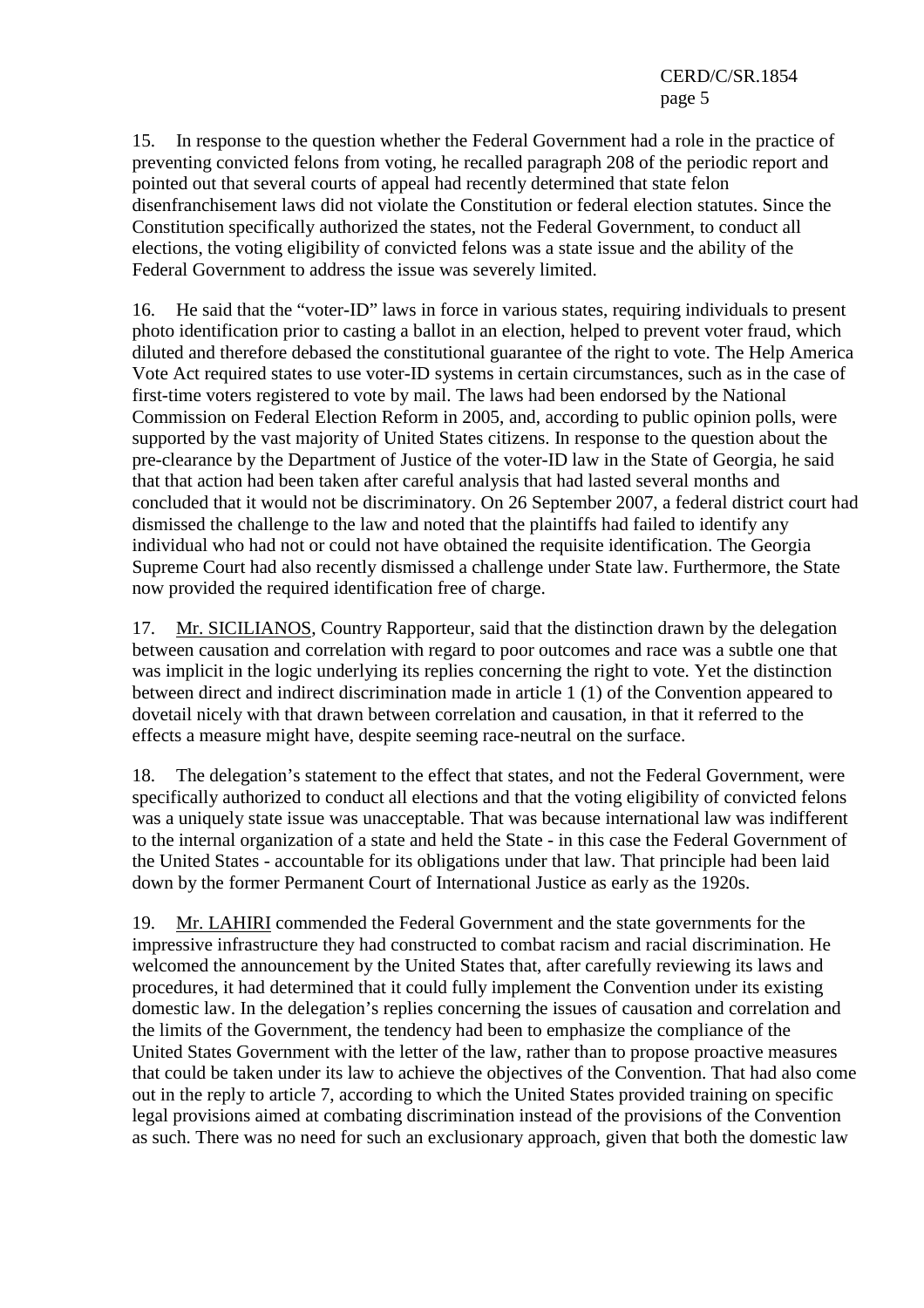of the United States and the Convention were working towards a common goal. With its extensive machinery and its willingness to implement the Convention, efforts to train all public officials at the state and local levels in the provisions of the Convention and in implementing its domestic laws in such a way as to promote the Convention's objectives would add considerable synergy to the process.

20. Despite the separation of powers between the executive, judiciary and legislature, it was possible to consider devising innovative forms of interaction between them with the aim of solving serious social ills. Such a suggestion was all the more pertinent given the innovative manner, in which the United States had characteristically approached its activities.

21. Mr. de GOUTTES said that problems relating to the functioning of the law enforcement and criminal justice systems in a particular State were often strong indicators of racial discrimination and ethnic inequalities. Such problems were worrying because they had a direct impact on groups of persons whom the police and the justice system had a special duty to protect. The Committee was particularly concerned when such problems were found in a country as large and important as the United States, given that it was one of the world's most representative models of a multi-ethnic society. While it might be true that the underlying cause of such problems was of a structural nature, some of the statistics provided to the Committee were frankly alarming. He would appreciate the delegation's comments on that matter.

22. For example, Human Rights Watch had reported that, in 1995, over half of all children held in prisons for young people were African-American. Of the number of youths convicted, those of African-American origin were convicted at a rate that was two times higher than that of other segments of the population. Despite the fact that African-American women comprised only 13 per cent of the total population, they accounted for nearly half of the female prisoners in State prisons. Moreover, with regard to civil penalties ordered for drug-related crimes in 2003, of the 92,000 women deprived of the right to receive social assistance under laws denying social assistance to individuals convicted of drug-related crimes, nearly half were African-American. While it was true that those figures did not in themselves constitute proof of racial discrimination, they were nevertheless worrying.

23. Mr. LINDGREN ALVES said that the explanations provided by the delegation tended to be too legalistic in nature and failed to consider underlying social causes. For example, the problem of poverty underlying the plight of African-Americans affected by Hurricane Katrina was precisely the kind of social problem that had given rise to the development of affirmative action. In that connection, it was unclear why the Supreme Court had rejected the idea of establishing admission quotas or preferences in universities or other academic establishments.

24. Regarding the question of life sentences without parole for young offenders, the explanation provided by the delegation had failed to address the fact that such a practice was in violation of international law. Although the explanation given was that such sentencing was applied only after serious consideration had been given to the kind of crime committed, Human Rights Watch had reported that 26 per cent of the 2,381 youths serving life sentences without parole had been convicted of felony murders or aiding and abetting the commission of a crime, which often differed substantially from intentional homicide. Such justification for keeping a child in prison for a lifetime was unacceptable as well as inhumane. In fact, in a number of instances, the United States tended to take an insular approach to international law,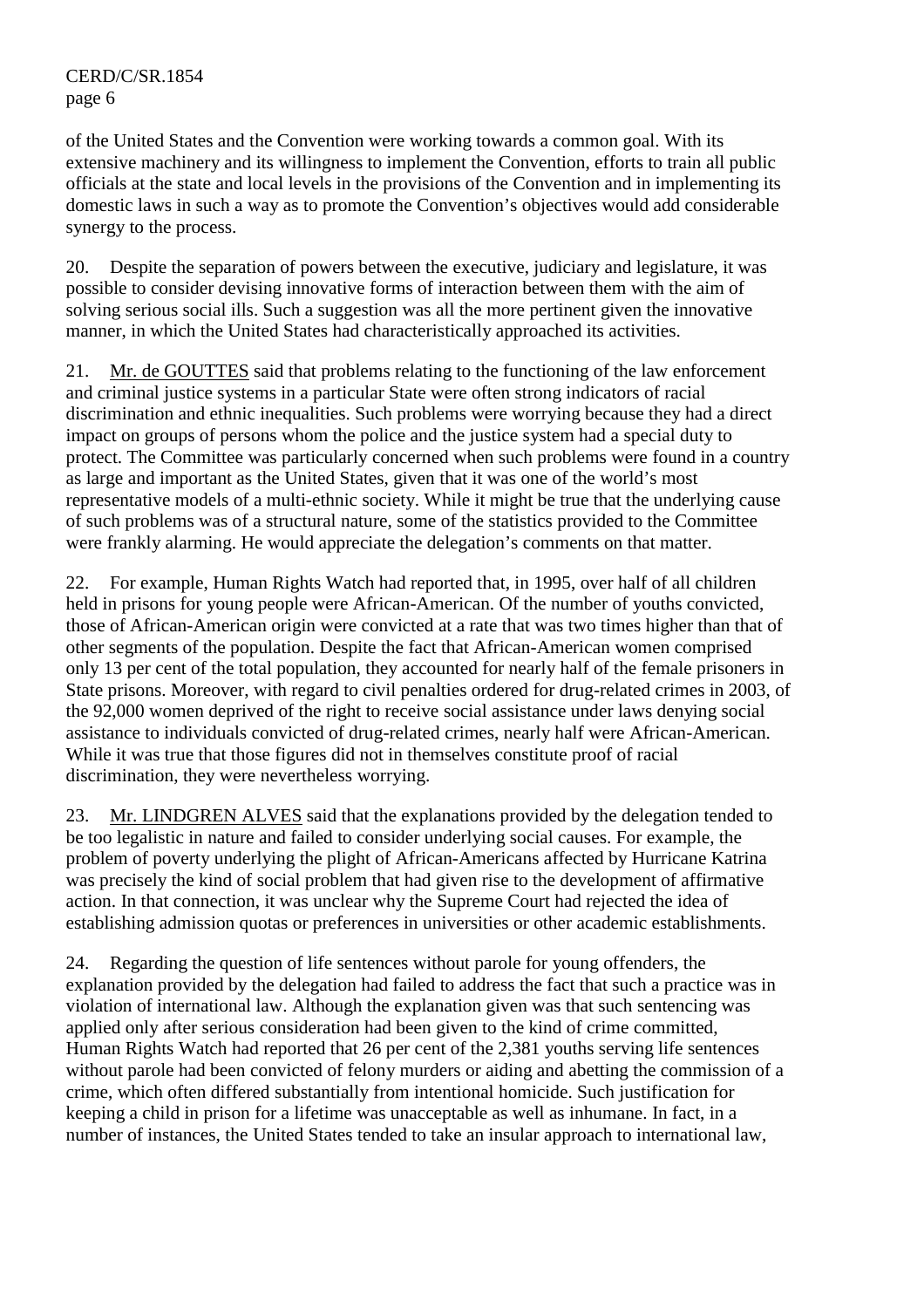giving precedence to its own internal law over the dictates of international law. Yet, in the area of human rights, international law specifically regulated certain aspects of internal affairs. Although the United States ensured that its laws were fully in conformity with international instruments before ratifying them, and formulated and submitted reservations where that was not the case, it should give equal consideration to adapting its laws in order to bring them into conformity with those instruments.

25. Mr. THORNBERRY said that he was not entirely convinced that, in the context of racist speech in organizations, good ideas would drive out bad, as had been implied by the delegation. At the opening of the current session, the Special Rapporteur on contemporary forms of racism, racial discrimination, xenophobia and related intolerance had stressed the importance of guarding against the recent tendency towards the normalization of racist discourse in the body politic. The coarsening of public discourse could have tremendously bad consequences and could degenerate into a racist vocabulary of dehumanization, producing tragic results, as history had amply demonstrated. Although formal discrimination by state authorities in the United States had decreased over the years, there were still many examples that provoked questions regarding the possibility of state authorization of discriminatory systems.

26. Much of the Committee's time was taken up with trying to examine the effect of deeper social factors. With regard to racism, the Committee had found that the essence of racist behaviour was not individual malice, but rather institutional and cultural racism. It should also be remembered that, in many States in the world, even the apparatus of State might unconsciously be dominated by a certain cultural paradigm. From that perspective, it was possible that the intentionalist paradigm of racial discrimination that the United States was strongly sponsoring did not, in many cases, capture its essence.

27. He echoed remarks made by Mr. Lahiri and Mr. Lindgren Alves about the minimalist interpretation of the Convention by the United States. The Convention concerned more than simply legalistic issues; it was a search for the constructive development of its norms and principles in partnership with States parties.

28. Mr. KJAERUM, referring to the delegation's reply to the question on voting rights, said that even though legislation or practice might on the surface appear to be race-neutral, if it had a disproportionately negative effect on ethnic, racial or other minority groups, the Committee was obliged to raise the question. From that perspective, the State party also had the obligation to study such legislation or practice in order to determine its potentially negative effects, including those that might be produced by the introduction of a mandatory photo identification card for voting. Even though that practice might not be introduced with explicitly racist intentions, it might have the implicit effect of further marginalizing groups that were already vulnerable.

29. The issue of United States rendition flights was one that affected the entire global community. It was essential to bear in mind that when the United States Government took an individual into custody, wherever in the world that might be, it bore responsibility for that individual. The Committee's general recommendation No. 30 on discrimination against non-citizens said that States parties should ensure that non-citizens detained in the fight against terrorism were properly protected by domestic law that complied with international human rights, refugee and humanitarian law.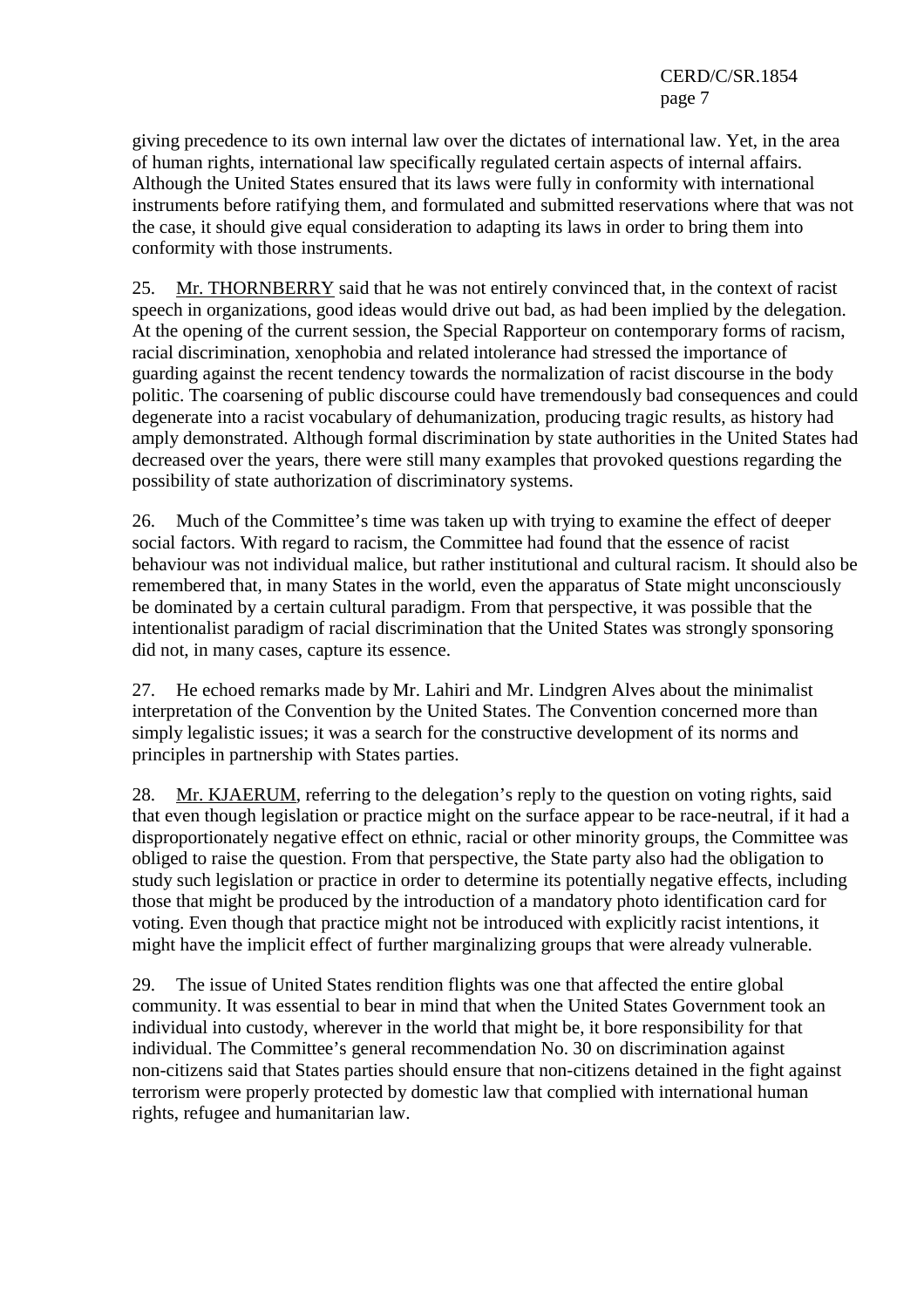30. The delegation should comment on the dramatic rise in the number of immigrants held in detention in the United States; according to data he had received, they had increased threefold in the past decade and were mostly members of racial minorities. He requested information on the reasons for the increase, as well as on the duration and conditions of detention.

31. Mr. MURILLO MARTÍNEZ said that he had been puzzled and discouraged by the delegation's reply concerning the participation of the United States in the Durban Review Conference, which seemed to be inconsistent with its statements at the previous meeting concerning its commitment to combating racism and racial discrimination. The Durban process constituted the foremost multilateral forum for fighting the scourge of racism and racial discrimination. An excellent dialogue had been held with the United States at a recent conference in Santiago (Chile) and its views had been incorporated in the Santiago Declaration, Criteria and Indicators for the Conservation and Sustainable Management of Temperate and Boreal Forests (Montreal Process), which had been very well received by the indigenous peoples and persons of African descent in the region. On his recent visit to Colombia, President Bush had also participated, along with a high-level delegation representing United States political parties and the African-Colombian population itself, in a much appreciated dialogue on the issue of African-Colombians. The international institutions that provided such opportunities for dialogue were very important and should be strengthened.

32. He asked what policies had been developed to address the needs of the African-American population displaced by Hurricane Katrina. He enquired what statistics had been gathered on the return of those displaced persons, what had been the reaction of the New Orleans authorities to the information on the situation of displaced African-Americans, and whether any studies had been conducted on the impact of past history on questions of racism, notably with regard to the wall that was being constructed along the southern border of the United States.

33. Mr. DIACONU said that Governments were required to examine the underlying or structural causes of criminality, including disparities in socio-economic status and education. Serious measures taken in those fields were likely to result in a lower level of criminality. As to the issue of special measures, the United States had taken such measures in the 1970s and 1980s in the field of education because they had been warranted. He wondered whether circumstances had improved so dramatically in the United States that the measures were no longer warranted. He asked whether studies had been conducted into the need for special measures and whether the beneficiaries involved had been consulted about their potential cancellation.

34. Article 1 (2) of the Convention should not be interpreted to mean that the situation of non-citizens was not pertinent since, under article 5 and under other international instruments, non-citizens had equal rights in many fields, with the exception of political rights. It was therefore not correct to dismiss the equal rights of non-citizens in most fields of human rights.

35. Given that the United States recognized its indigenous populations' right to self-government, he asked whether, it also accorded them the right to dispose of their land. He enquired whether the Government was taking measures to avoid damage to the environment by private actors in areas inhabited by racial or ethnic groups. The Government had the obligation to protect weaker actors from stronger, more powerful ones, who might act in breach of human rights.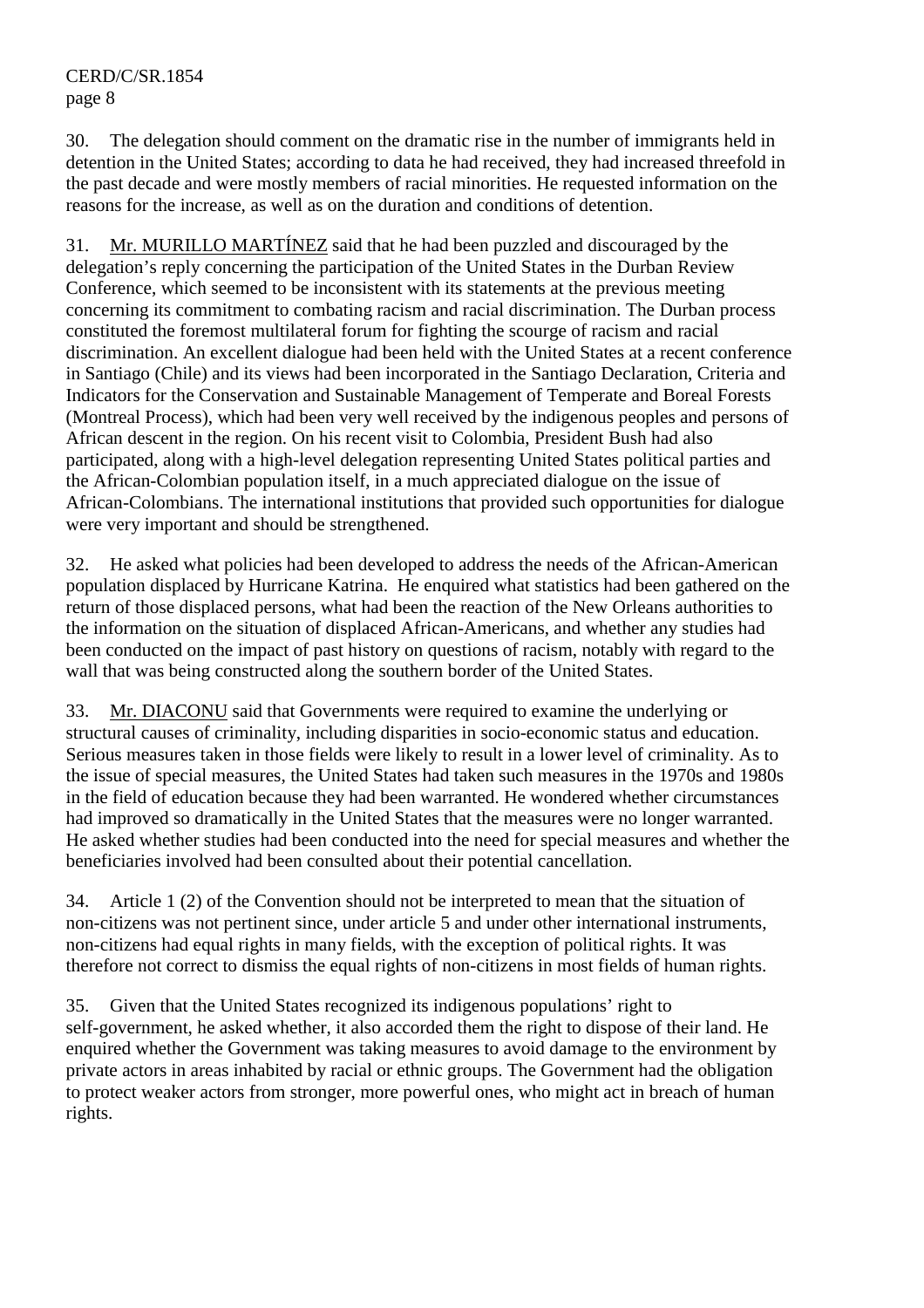36. Mr. KEMAL said that all the nations and races of the world were strongly represented in the United States as a result of the millions of people who had migrated there. For that reason, the problems and solutions suggested by the United States, especially in the field of race, were of interest to and affected the entire world. Although it might be true that the United States Government could not alone solve the problems relating to the damage caused by Hurricane Katrina, it was also true that private companies and NGOs could not address that problem without massive assistance from the Government. Joint efforts were needed to repair the damage and help the poor people who had been adversely affected, the majority of whom were of African-American and Native American origin.

37. Mr. AVTONOMOV said that the status of treaties signed with the Native American nations was unclear, as was the manner in which that status was determined. He was concerned that the treaties appeared to have lost their force qua international treaties since the United States reserved the right unilaterally to amend them. When those treaties had been concluded in the latter half of the nineteenth century, the United States had used the international approach, and the Senate had approved their ratification by the President. At the time, the Indian nations involved had been considered nations in international relations. In fact, that had been the reason given for the non-recognition of the Russian governorship of Alaska on the part of the United States, Spain and the United Kingdom. Currently, the treaties signed with the Native American nations remained in force and were part of treaties at large. The United States Treaty with the Western Shoshone of 1863, known as the Treaty of Ruby Valley, had made no reference to the notion of trusteeship by the United States over Western Shoshone lands. He would appreciate the delegation's comments on those issues.

38. Mr. HARRIS (United States of America) said that, while his Government's legalistic approach to the text of the Convention could give the impression that there was little concern for the wider societal issues involved, that was not the case. Governments' obligations as a matter of good public policy were sometimes expressed as violations of the Convention, which was misleading. All his delegation's replies were based on matters of principle and were the result of careful textual analysis consistent with international treaty law. The United States assumed international legal obligations by consent, pursuant to its constitutional processes. Prior to ratifying a treaty, his Government thoroughly examined its legislation in order to ensure the treaty could be implemented pursuant to domestic law. Training for law enforcement officials therefore tended to focus on treaty obligations as a matter of domestic law rather than a duty arising from international instruments. Nonetheless, he accepted that a different focus could be beneficial in that area.

39. Turning to Mr. Sicilianos's question on the internal organization of government and voting rights, he had not intended to imply that the national Government did not have an obligation because of the federal structure. All international law obligations applied to all levels of government.

40. Mr. ROTHENBERG (United States of America) added that, given the internal organizational structure, there was very little the Government could do in that area. That issue was being handled at other levels of government.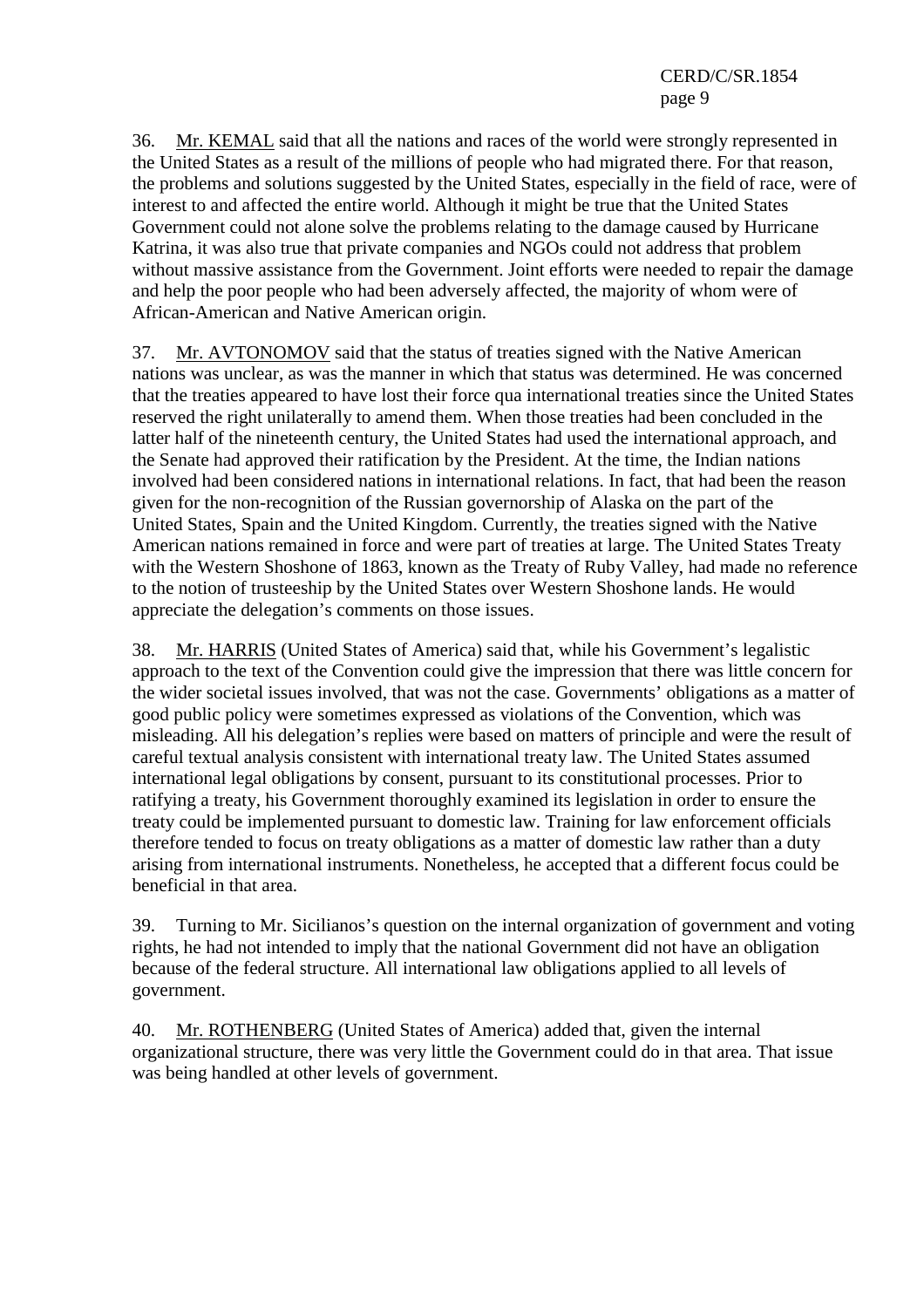41. Mr. HARRIS (United States of America), replying to Mr. Thornberry's question on article 4, said he recognized that some countries had tragic histories that suggested that the threshold of concern over free speech might be lower than in the United States. While people might find some expressions offensive or hurtful, and some speeches could have negative social consequences, people were not imprisoned for expressing ideas. His Government trusted that poor ideas would fail on their own merit.

42. He regretted that Mr. Murillo Martínez had not found his country's position at the Durban Review Conference acceptable. That position had been taken owing to the unfortunate circumstances surrounding the Conference. It had been a matter of principle and did not reflect a larger indifference on the issue of race.

43. He had discussed the subject of renditions with the Committee against Torture and the Human Rights Committee the previous year, and particularly the questions on what legislation was applicable, when the law of war applied, and what standards might apply to various circumstances. Those issues fell under the remit of other human rights treaty bodies since decisions taken in that area were not based on race.

44. Mr. BOYD (United States of America), returning to the issue of Hurricanes Katrina and Rita, emphasized that all levels of government had a moral and policy obligation to respond to the needs of the victims of such disasters. It was, however, a shared responsibility with all the apparatus of society, and hence the preference for collaboration and partnership. The Government had allocated billions of dollars to respond to the aftermath of Katrina and Rita, and there were concerns among many, in and outside government, about how effectively those resources were being deployed. That concern strengthened the need for public/private partnerships to ensure that the resources reached the worst-affected people.

45. On the subject of the legal challenge to the use of special measures in the undergraduate and law school admission programmes at the University of Michigan, the Supreme Court had found that the law school programme's admission criteria were constitutional because the programme was narrowly tailored to achieve a compelling government interest. It was therefore a paradigm for public universities in the country.

46. Turning to Mr. Sicilianos's observations about the correlation between disparities resulting from racial discrimination and those that were mainly caused by other factors, he noted that where factors other than actual discrimination were the principal cause of outcomes, actors other than the Government had to be part of the problem-solving measures. From the legal viewpoint, whether disparate impacts were caused by actual discrimination, or whether racial minorities were disparately impacted by a race-neutral programme, affected the federal statutes applicable. In some cases, causes of action applied to disparate impacts only, while other constitutional causes of action required proof of actual discriminatory intent.

47. He agreed with the concern expressed by Mr. de Gouttes over the disproportionate representation of racial minorities in the criminal justice system. It was up to the Government and other authorities to decide whether that was indicative of actual discrimination in particular circumstances. Eliminating that disparity was a shared responsibility between the Government and the whole of society.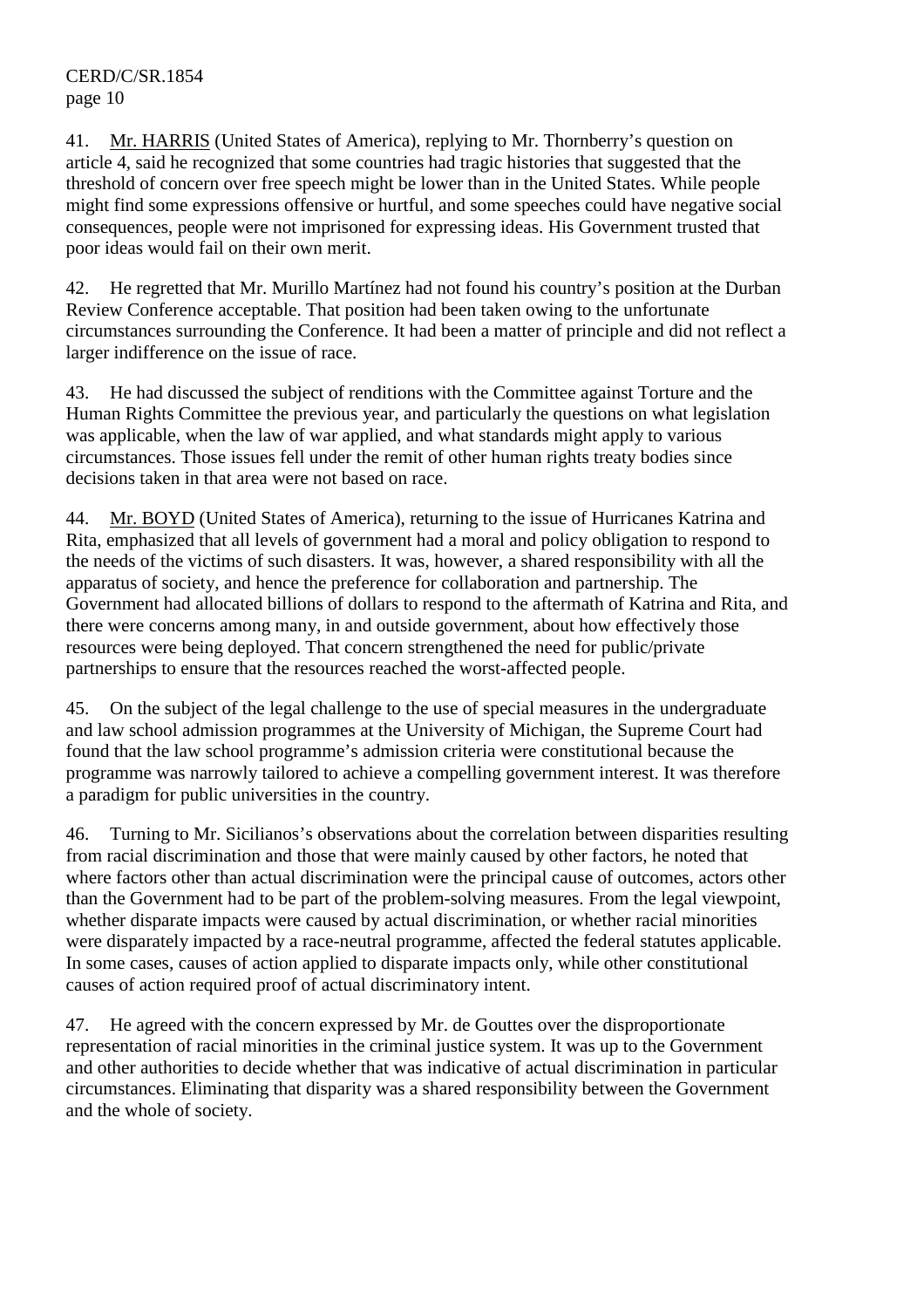48. As to Mr. Kjaerum's concern over the disproportionate adverse effect of race-neutral voter-identification statutes, he said that not all statutes required proof of actual discriminatory intent. Section 2 of the Voting Rights Act protecting racial and ethnic minorities from anything that impaired their ability to exercise the franchise only required proof of disparate effect and disparate impact, not necessarily proof of actual discrimination.

49. He agreed wholeheartedly with Mr. Diaconu's observation that improving educational outcomes went a long way to solving many racial disparities.

50. Mr. ROTHENBERG (United States of America) said that the prison statistics Mr. de Gouttes had referred to were of concern to his Government, particularly because of their underlying causes. Nonetheless, in its report on life in prison without parole for juveniles, Human Rights Watch had indicted that it could not state definitively that intentional racial discrimination was the cause, because they did not have all the facts in each case. He was unable to comment on the statistic Mr. Lindgren Alves had quoted regarding juveniles in prison as he was not familiar with the relevant cases. Regarding the concern that his delegation had not replied directly to the question whether life in prison without parole violated international law, the situation reflected the current state of the law.

The meeting was suspended at 11.55 a.m. and resumed at noon.

51. Mr. ARTMAN (United States of America), replying to Mr. Thornberry's question on whether there was a uniform approach to recognizing tribes, noted that there was no internationally-accepted definition of the term "indigenous people". In the United States system, federal recognition of a tribe could occur by treaty, statute or executive or administrative order, or through dealing with a tribe as a political entity. There were currently over 560 federally-recognized tribes in his country. The criteria for administrative recognition were established in federal regulations and were objective, transparent and provided consistency in the federal recognition process. Once a tribe was federally recognized, it partook in a direct relationship with the national Government and enjoyed privileges and immunities. Some 17 groups were currently petitioning the Department of the Interior and being considered for federal recognition.

52. Turning to the question whether Native Hawaiians would be able to determine their own status as an indigenous people, it was not feasible for any group to "self-identify" in seeking self-government rights. There were substantial historical, structural and cultural differences between Native Hawaiians as a group and federally-recognized tribes and Alaska Native communities. Moreover, federal recognition of Native Hawaiians as tribes would raise difficult constitutional issues regarding disparate treatment based on race.

53. In answer to questions by Mr. Avtonomov and Mr. Ewomsan, he said that there were 230 federally-recognized Alaska Native tribes. Alaska Native villages and tribes maintained their authority in conformity with the structure of the Alaska Native Claims Settlement Act. The federal statute provided a mechanism for the settlement of all claims by Alaska Native communities, which entitled those communities to monetary relief for land and resources, and maintained federal recognition of Alaska Native governments. Those communities were also supported with economic development opportunities and cultural revitalization efforts.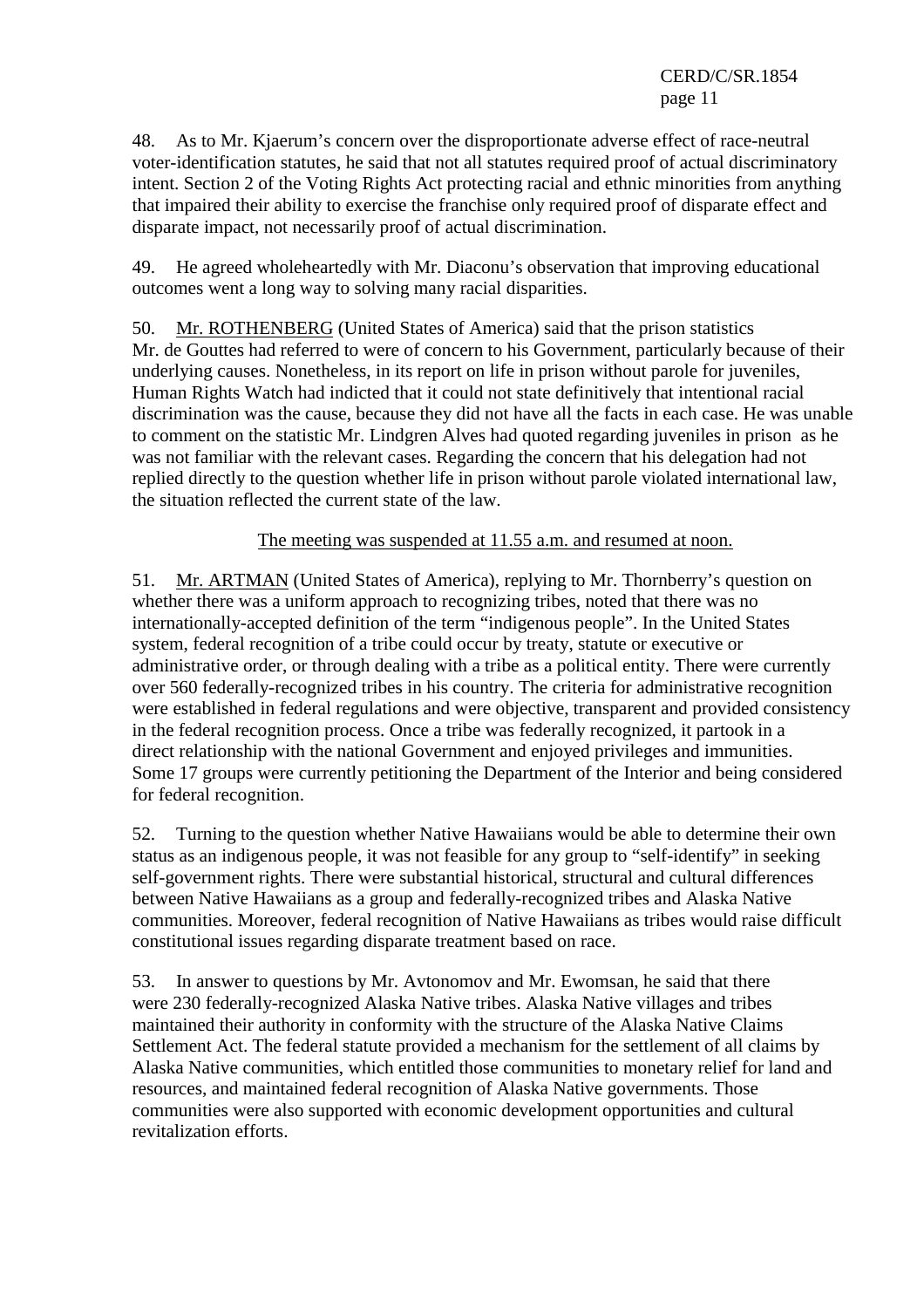54. Turning to the issue of ancestral lands, Congress had established the Indian Claims Commission in 1946 to hear claims by Indian tribes, bands and other identifiable groups for compensation for lands that had been taken by private individuals or the Government since the founding of the United States. The Commission had heard claims for over 30 years and had ordered compensation for the taking of land and subsurface rights.

55. In reply to Mr. Sicilianos's request for the delegation's views on three recommendations in a shadow report, he said that the first - that indigenous lands taken under plenary power doctrine should be restored - depended on whether that referred to lands taken without compensation or not pursuant to a treaty. If so, those claims came under the mandate of the Indian Claims Commission, and tribes had had the opportunity to bring such claims over 50 years previously. Reopening that claims process was beyond the scope of the Convention, and was unfeasible given contemporary realities and existing legal rights in his country.

56. Turning to the recommendation that sacred land should be returned to indigenous peoples and that development affecting sacred lands should be allowed only with the free, prior and informed consent of the indigenous people affected, he said that in the areas where tribes had jurisdiction, they protected their sacred sites by tribal law and custom. As to public lands, including those managed by the Department of the Interior's Bureau of Land Management, the protection of indigenous sacred lands had already been explained in detail in the reply to question 28. Restoration of sacred sites that might have been taken hundreds of years previously, however, was subject to the same practical constraints as mentioned with regard to the first recommendation, and the Convention provided no guidance on such matters.

57. Referring to Mr. Thornberry's question on aboriginal title claims to lands, including sacred sites, he said that the vast majority of aboriginal Native American land in what was currently the United States had passed out of indigenous ownership prior to 1890. When the country had been founded, Indian tribes had held their land in "aboriginal title", which was a right of use and occupancy. Since that time, Congress and the Executive had acted to recognize tribal property rights through treaties, statutes and executive orders. Federally-recognized tribes therefore currently held almost all their land in that manner, not in aboriginal title.

58. On the issue of the fence along the border with Mexico, a question raised by Mr. Cali Tzay, if the fence was not constructed on Tohono O'Odham lands, the tribe would suffer since there were almost 1,000 unauthorized border crossings each day through that reservation. If the fence did not run through the reservation, the number of such crossings would increase exponentially, as would crime, environmental impact and the strain on the tribal infrastructure. The Bureau of Indian Affairs and the Department of Homeland Security were consulting with the Tohono O'Odham Nation in an attempt to mitigate the impact of the fence on tribal members who crossed the border daily for social or cultural reasons.

59. Turning to Mr. Cali Tzay's question about the impact on a tribe should the Government prohibit hunting or gathering on tribal land because a species was protected under the Endangered Species Act, that impact was minimized through provisions allowing tribal members to have special permits.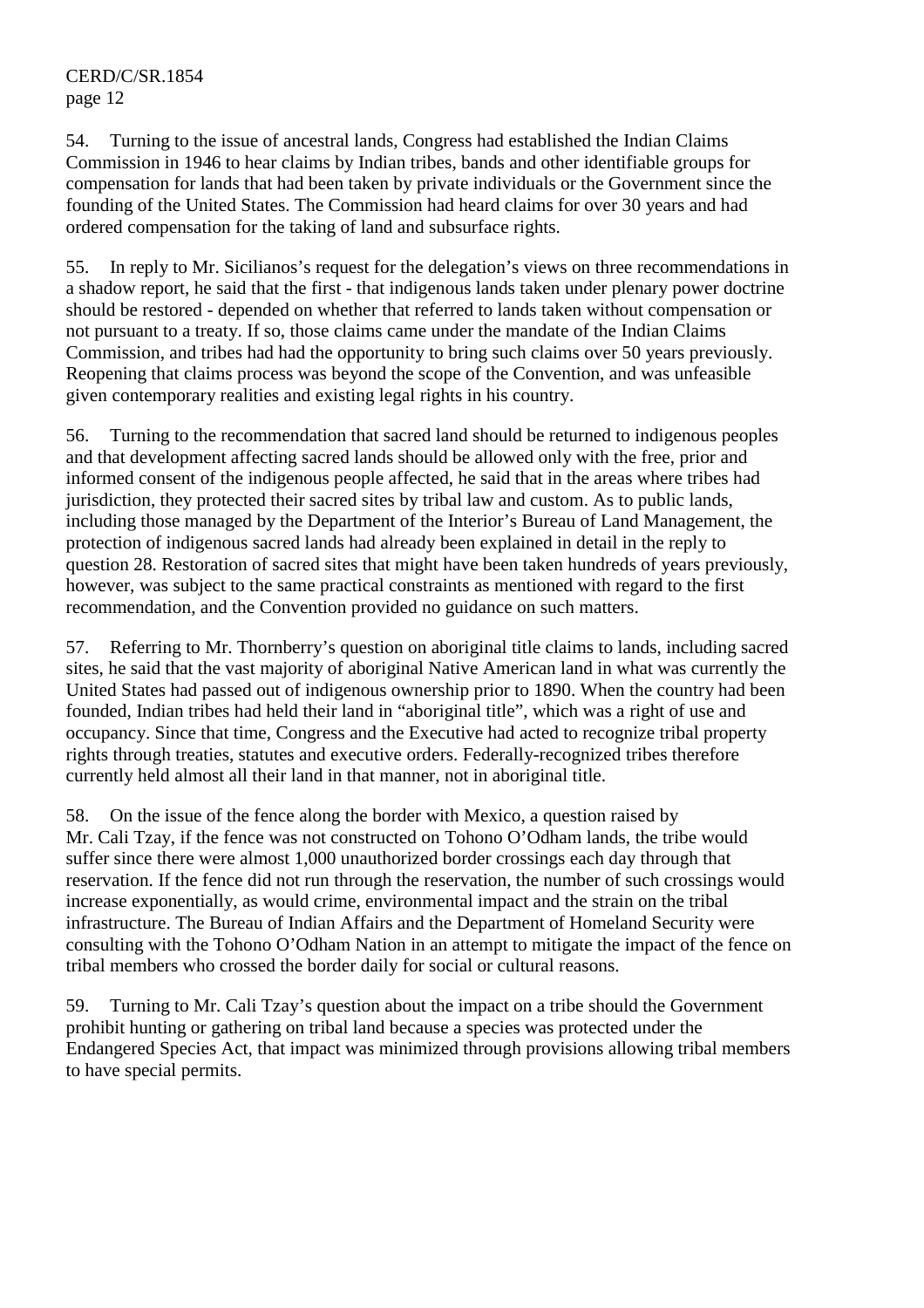60. In answer to Mr. Thornberry's question on the plenary power doctrine and the discovery doctrine, he said the former included the exclusive placement of authority to conduct Indian affairs with the national legislature of Congress. The Constitution therefore gave Congress the power to regulate such affairs to the exclusion of the Executive and Judiciary. Plenary power over tribal matters was subject to the limitations placed on Congressional action by the Constitution. The doctrine of discovery provided that discovering Nations held fee title to discovered lands, subject to the Indians' right of occupancy and use. Consequently, no one could purchase Indian land or otherwise terminate aboriginal title without the consent of the sovereign.

61. As to Mr. Sicilianos's question about the Indian Health-Care Improvement Act of 2008, the Government was committed to reauthorizing and improving the Indian health service and to increasing the availability of high-quality health care to eligible American Indians and Alaska Natives. The Senate bill included provisions to maximize the Health and Human Services Secretary's flexibility and to strengthen his authority to administer that service. However, serious concerns remained, including the fact that new permissive authorities for new types of services could detract from existing services and that new reporting requirements could restrict the Secretary's flexibility to deliver health-care services to American Indians and Alaska Natives.

62. On the issue of the Declaration on the Rights of Indigenous Peoples, raised by Mr. Thornberry and Mr. Diaconu, he noted that that instrument had been adopted after a splintered vote and it included numerous interpretative statements. Reference to the Declaration was therefore inappropriate in the context of his Government's obligations under the Convention. The United States had been disappointed that the final text of the Declaration had been prepared and submitted after negotiations had concluded, and States had not been given the opportunity to discuss it collectively, in an open and transparent process. Moreover, the Declaration was not clear or capable of being implemented. While his Government could not therefore adopt the Declaration, it remained committed to promoting indigenous rights domestically and abroad.

63. Mr. KEEFER (United States of America), turning to questions by Mr. Sicilianos and Mr. Kjaerum on the legal framework governing the rights of non-citizens, said that aliens on United States territory enjoyed substantial protections under the Constitution and other domestic legislation, regardless of their immigration status. Many of those protections were enjoyed on an equal basis with citizens, including a broad range of protections against racial and national-origin discrimination.

64. Regarding due process rights, the Supreme Court had found that the due process protections of the Fifth and Fourteenth Amendments to the Constitution applied to all persons, including aliens, within United States territory. Aliens could lodge appeals against immigration decisions with the Board of Immigration Appeals and could seek judicial review of the Board's decisions. In the employment context, extensive protections applied to non-citizens, in many cases without regard to immigration status. All schoolchildren were entitled to free public education, regardless of their immigration status. The Department of Education's Office of Migrant Education was implementing programmes to improve the education of the estimated 700,000 migrant children and young people. Emergency medical care and some non-cash benefits were also available to all persons.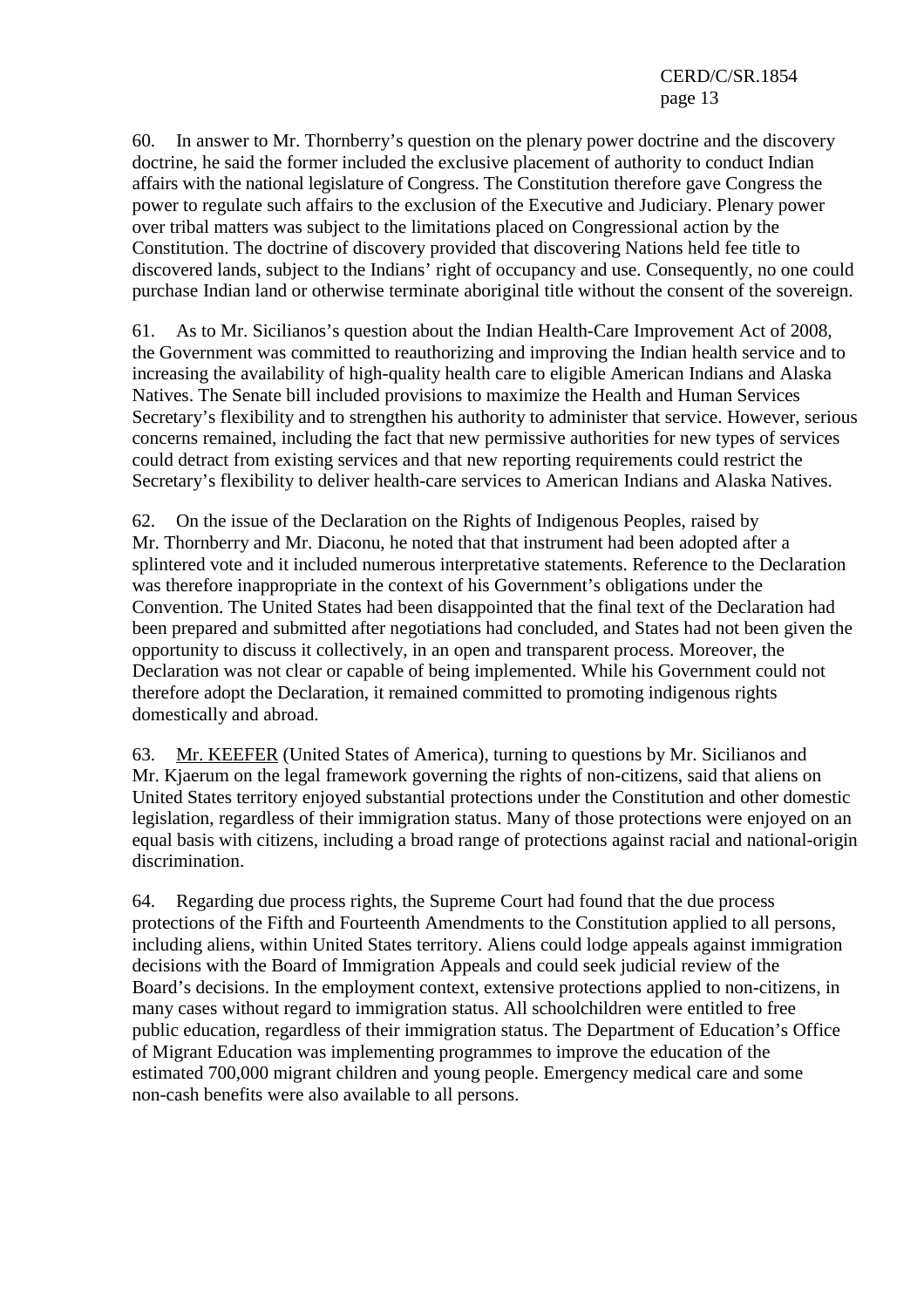65. In response to Mr. Kjaerum's concern regarding immigration detention, increases in immigration detainees resulted from efforts to implement the immigration laws. The Bureau of Immigration and Customs Enforcement strove to ensure that all decisions were based on individual assessments and that human rights were respected at all times. Under the Immigration and Nationality Act, aliens who were subject to a final removal order must be released from immigration custody when it was unlikely that they could be removed within 180 days of a final removal order. National performance-based detention standards were currently being developed in cooperation with health experts and other relevant stakeholders.

66. Mr. BOYD (United States of America) said that racial profiling was the invidious use of race by law enforcement authorities. In many cases, it was logical to use race as one of several elements used to identify suspects, in which case it did not constitute racial profiling. Racial profiling involved the generalized use of race or ethnicity and was strictly prohibited in his country. It implied reliance on racial stereotypes, using race as a proxy for criminality.

67. Mr. KEEFER (United States of America), referring to the concerns expressed by Mr. Sicilianos, Mr. de Gouttes, Mr. Kemal and Mr. Ewomsan about the treatment of Arabs, Muslims, Sikhs or South Asians in the post-9/11 environment, drew the Committee's attention to his delegation's written replies to questions 6 and 17 of the list of issues, recalling that more than 800 incidents involving threats or violence against those communities had been investigated by the Civil Rights Division of the Department of Justice. For example, the previous week individuals had been indicted for spray-painting offensive graffiti and swastikas on the walls of a Tennessee Islamic centre and then burning it to the ground.

68. In order to combat racial profiling and lessen the impact of law enforcement activities on those communities, the Department of Homeland Security had adopted the Department of Justice's Guidance regarding the Use of Race just described. Both Departments had developed live and computer-based training activities for law enforcement officials. Training alone was not sufficient, however, and a substantial investment had also been made and would continue to be made in outreach and communication with a view to providing information, responding to concerns and promoting interaction with those important communities.

69. Turning to the questions by Mr. Kemal regarding post-9/11 immigration from Arab and South Asian countries and delays in the issuing of student visas, he said that although there had been a decrease in non-immigrant visas for Arab and South Asian countries in 2002, there had been a steady increase from 2003-2006 in visas not only for persons from those countries but in general. For example, in 2006 the number of non-immigrant visas had risen 8 per cent, business/tourist visas 12 per cent and student visas 14 per cent. Processing delays had been cut dramatically and 97 per cent of non-immigrant visas were currently approved within two days of the interview. The State Department had instructed its missions to make student visas a special priority. Current waiting times for interviews for student and business visas were less than 30 days.

70. As to the security fence along the border with Mexico, he stressed that the motivation for extending that fence was not discrimination, but rather the legitimate desire of his Government to more effectively control its borders. By the end of 2008 the fence would extend for approximately 670 miles; the Department of Homeland Security had contacted more than 600 landowners affected by its construction and held 18 town hall meetings to discuss the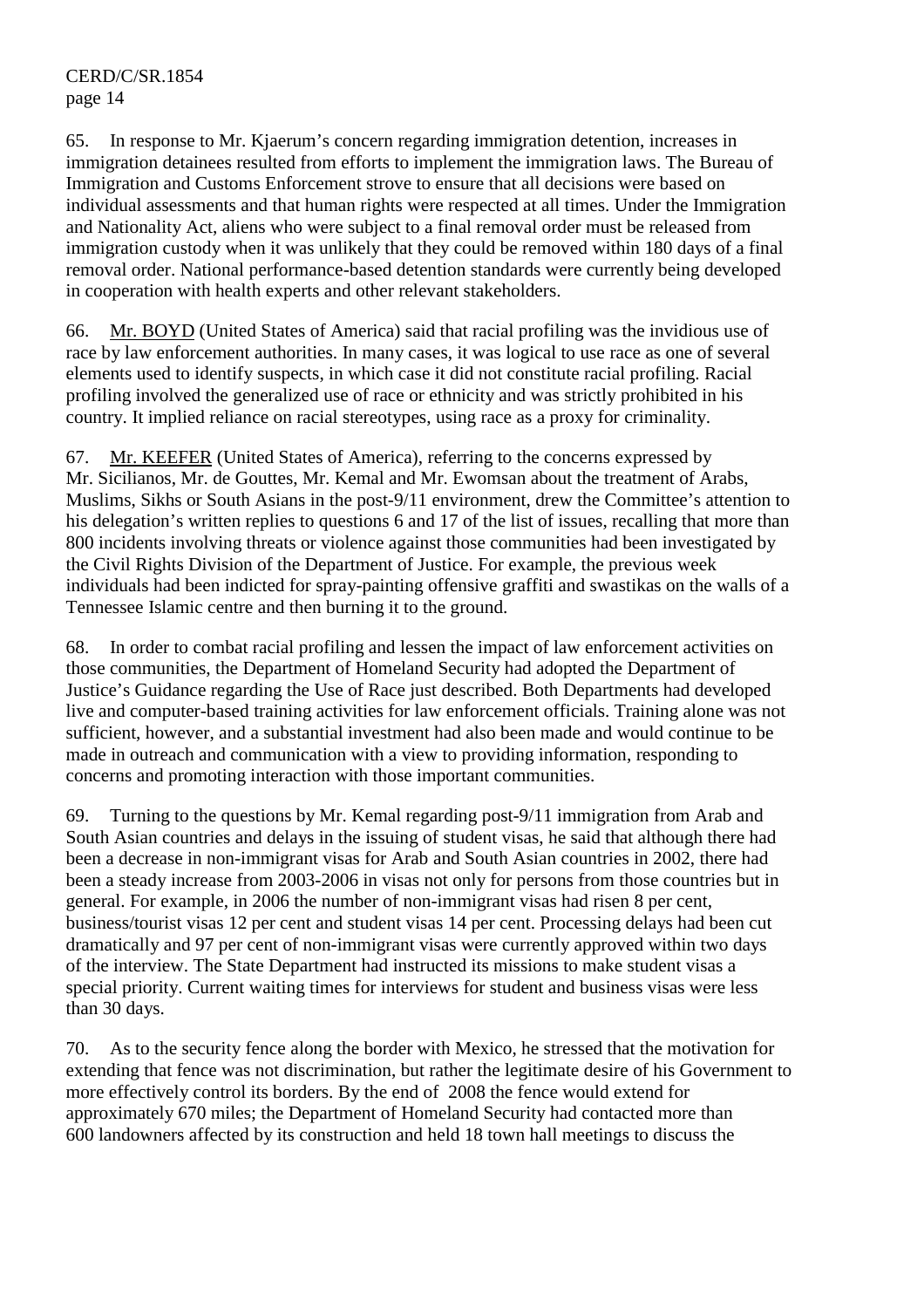fence with all interested parties. His Government's effort to exercise greater control over the border with Mexico by building the fence was only one element of its comprehensive border security and immigration policy. With regard to vigilantism by private citizens along the United States-Mexico border, he stressed that while individuals could move freely and assemble, or report trespassing or violations, they could not take the law into their own hands, interfere with law enforcement officials or unlawfully interfere with individuals seeking to cross the border.

71. He thanked Mr. Murillo Martínez and Mr. Kemal for their concern for those affected by Hurricane Katrina. The magnitude of that disaster had initially overwhelmed all levels of government and valuable lessons had been learned as a result. His Government was moving aggressively to improve procedures and, in particular, assistance to the economically disadvantaged. While certain racial minorities had been significantly affected by Hurricane Katrina, the Federal Emergency Management Agency was prohibited from discriminating in its disaster assistance programmes and it focused on assisting all victims as quickly as possible.

72. Ms. BECKER (United States of America), referring to the issue of human trafficking raised by the Country Rapporteur, stressed her Government's commitment to combating that scourge. The human trafficking programme of the Department of Justice's Civil Rights Division had increased the number of human trafficking cases filed in the previous seven years by almost 700 per cent, while a record number of convictions had been obtained in each of the past four years.

73. The Department of Justice shared the concerns expressed by the Country Rapporteur and Mr. Cali Tzay about police brutality and was committed to vigorously prosecuting any law enforcement official who abused his position. The Department's Civil Rights Division had also exercised its statutory authority to prevent excessive use of force, unconstitutional use of canines, biased policing and unconstitutional searches and seizures. For example, 14 pattern or practice police misconduct investigations had been undertaken since 2001 and technical assistance was provided to law enforcement agencies with a view to improving their policing practices.

74. Turning to the issue of minority housing raised by the Country Rapporteur and Mr. Lahiri, she said that her Department was committed to ensuring fair housing practices and had, for example, prosecuted cases where real estate agents had tried to steer minorities such as African-Americans to certain neighbourhoods. In one case the victim had obtained a \$40,000 settlement and the offending agents had had to undergo fair housing training and submit reports to the Government.

75. Ms. HOMEL (United States of America) referred the Committee to the description of civil rights enforcement in the State of Illinois contained in annex I to the report. Over the past five years Illinois had been working in particular to strengthen its fair housing enforcement and in 2006 had signed an agreement with the federal Housing and Urban Development Agency (HUD) for the prosecution of cases of housing discrimination. Pursuant to that agreement, and taking into account the fact that Illinois law was substantially equivalent to federal provisions, cases in Illinois were referred by the HUD to the Illinois Department of Human Rights for investigation, with the HUD subsidizing the cost of the investigation.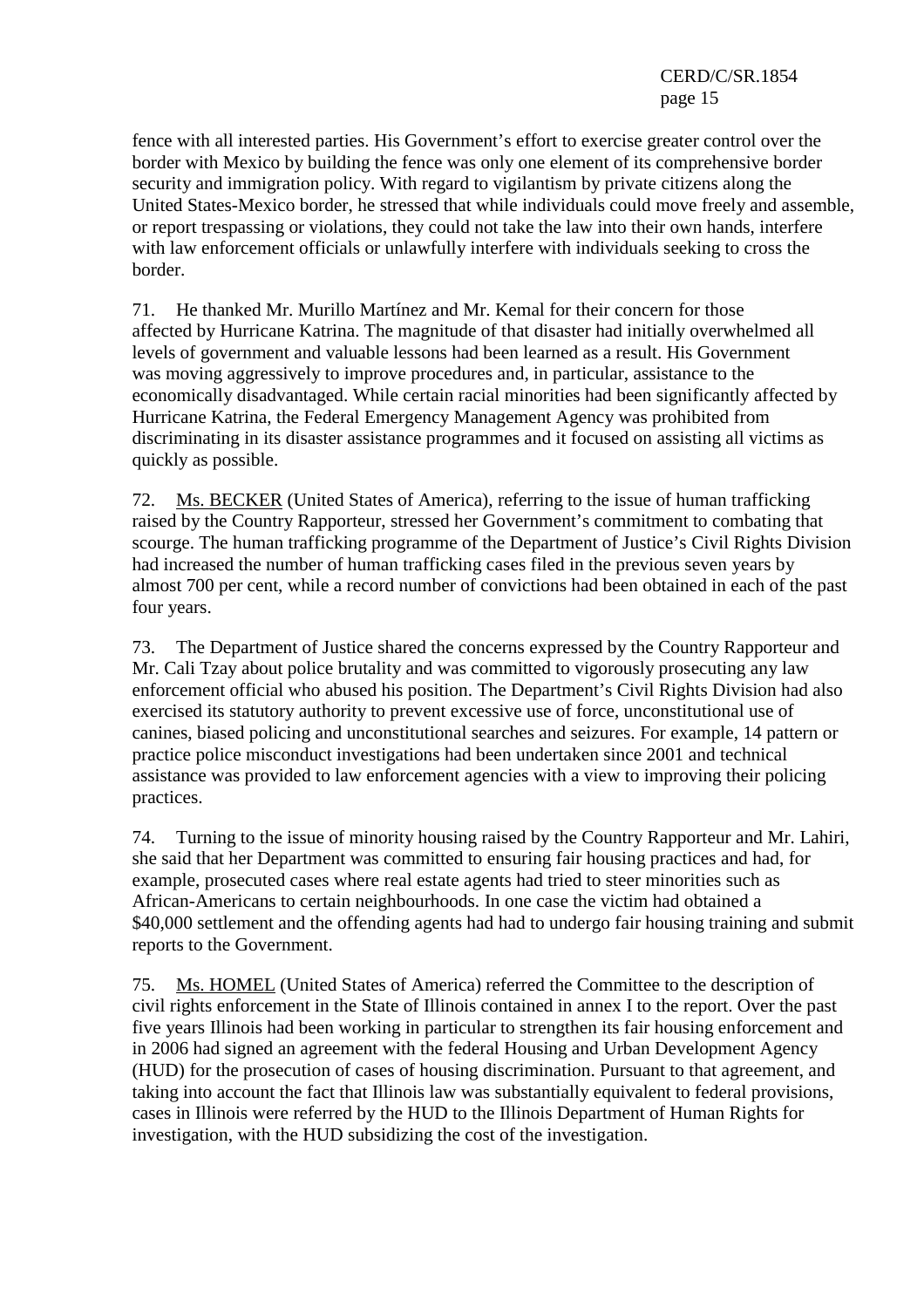76. Ms. BECKER (United States of America), in response to Mr. Lindgren Alves' concerns about the effect of California's Proposition 209 on African-American enrolment at the University of California at Los Angeles (UCLA), said that from 1996-2006 African-American enrolment at UCLA, the University of California at Berkeley and the University of California as a whole had declined from 5.1 to 2 per cent, 7.1 to 4 per cent and 4.1 to 3.4 percent respectively. That decline had, however, been offset by increased admission of other minorities, from 19 to 22 per cent, over the same period. The fact that the decline in African-American admissions was not as great in other institutions as it was at UCLA was attributed to the fact that the other universities took a more holistic approach to reviewing applications. Accordingly, in 2007 UCLA had adopted an approach whereby each application was reviewed in its entirety by one person. That change and an unprecedented effort to reach out to African-American students had increased UCLA's enrolment figures for African-American students from 2 per cent to 4.5 per cent. That was an example of the beneficial effect of the application of special measures.

77. Ms. SILVERMAN (United States of America) stressed the Equal Employment Opportunity Commission's (EEOC) commitment to the elimination of discrimination. She noted that the Civil Rights Act of 2008, recently introduced by Senator Ted Kennedy in response to Supreme Court decisions and concerns in the civil rights community, addressed racial discrimination but more particularly discrimination based on age, military status, disability, harassment of schoolchildren and gender-based equal-pay issues. The Act would, for example, reverse the Supreme Court Alexander v. Sandoval and Hoffman Plastics decisions, prohibit mandatory arbitration of employment discrimination claims and allow the award of unlimited damages in employment discrimination cases. All statutes enforced by the Commission covered acts of unintentional discrimination. Enforcement efforts were robust and many cases had challenged employers' use of apparently neutral policies that disadvantaged certain groups.

78. Turning to Mr. Ewomsan's concern about the persistence of racial discrimination, she said that while substantial progress had been made, the EEOC believed that racial discrimination still occurred too often in the area of employment. Accordingly, it had undertaken its Eradicating Racism and Colorism from Employment (E-RACE) initiative to increase public awareness of the problem and educate employers and employees about their responsibilities and rights. Through that initiative the EEOC had reinforced its enforcement efforts and sent a clear message to employers that discrimination would not be tolerated. The EEOC also worked to increase awareness in the workforce about race and colour issues and cultural differences.

79. As to disparities in health care noted by the Country Rapporteur and Mr. Lahiri, she recalled the delegation's lengthy replies to questions 24 and 25 of the list of issues and stressed her Government's commitment to addressing those disparities. With regard to Mr. Kemal's question about HIV/AIDS and African-American women, she said that in 2005 in 33 states the HIV rate for black women had been 60.2 per cent, compared to 30 per cent for white women and approximately 15 per cent for Hispanic women; furthermore, in 2004 HIV had been one of the leading causes of death for black women aged 10-50 and the leading cause for black women aged 25-34. In response to that situation the Centre for Disease Control was increasing its intervention and prevention programmes for community organizations and health departments,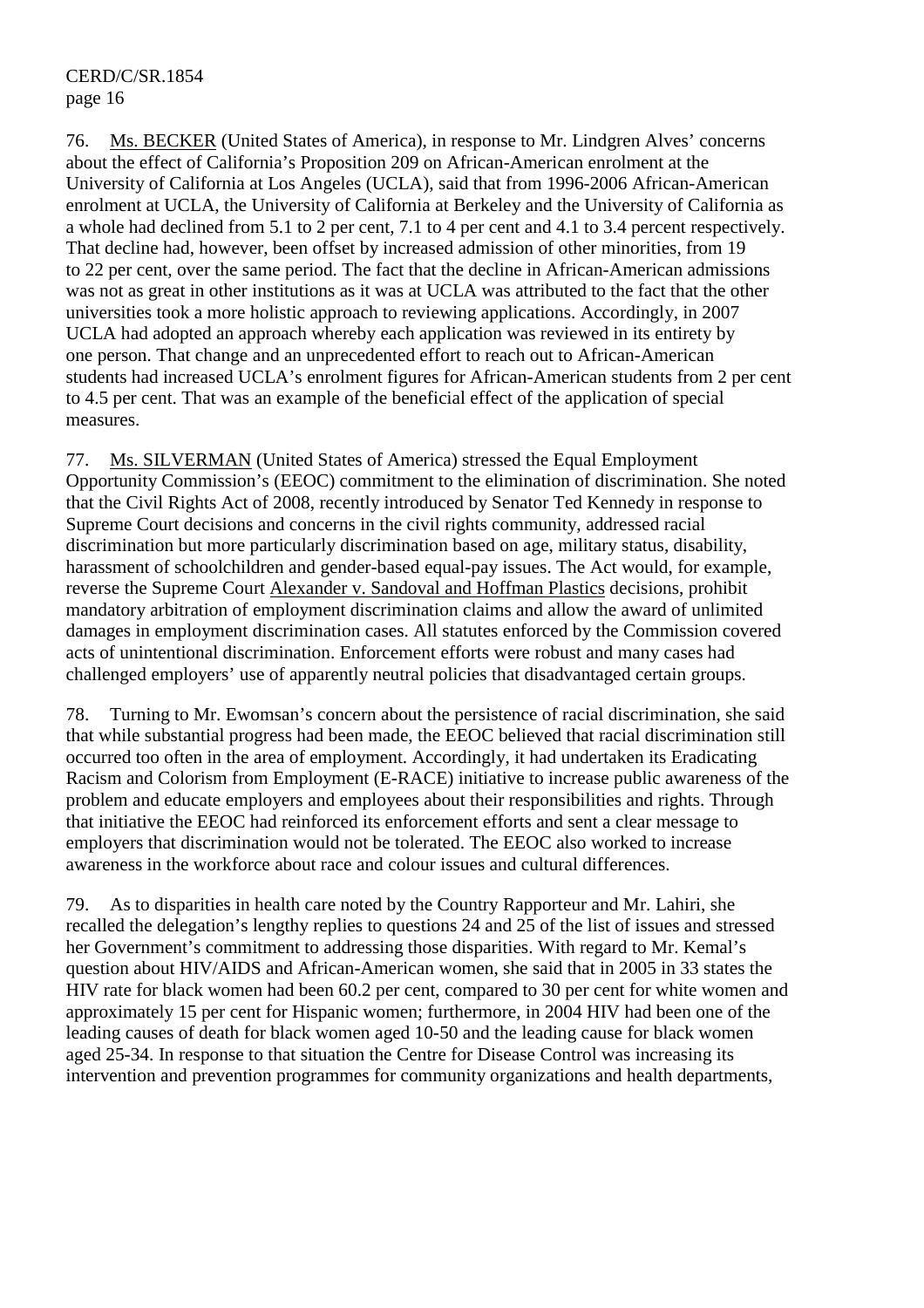including hospital workshops, on implementation of routines, rapid testing in maternity and emergency departments and at African-American community events, and demonstration and research projects with African-American women to identify undiagnosed women and reduce risk behaviour.

80. Ms. BECKER (United States of America) took note of the Committee's suggestion that a national human rights commission be established but said that the separate agencies working in the area of discrimination had developed expertise in specific areas of discrimination and the system was well suited to the complex situation in a large and diverse country. In addition, the United States Commission on Civil Rights served as a clearing house for information on discrimination-related issues and laws, monitored the activities of the Federal Government and reported regularly and made recommendations to the President and Congress.

81. Mr. TICHENOR (United States of America) thanked the Committee for a stimulating dialogue. He also welcomed the unprecedented participation in the reporting process of NGOs and civil society. His Government looked forward to receiving the Committee's concluding observations and to continued dialogue with it.

82. Mr. THORNBERRY reiterated the Committee's concern about the State party's rejection of the Declaration on the Rights of Indigenous Peoples and refusal to ratify ILO Convention No. 169 concerning Indigenous and Tribal Peoples in Independent Countries. He wondered whether the State party's commitment to promoting the rights of indigenous peoples domestically and abroad would be based on domestic laws only rather than international norms. He noted that the Committee had, for example, invited the Canadian Government to assume its responsibilities in cases where the actions of Canadian companies abroad appeared to violate the rights of indigenous peoples. He expressed concern at information he had about interference by the State party in the way the Cherokee Nation chose its leadership. He also expressed surprise at the mention by the delegation of the concept of guardianship with regard to indigenous rights.

83. Mr. MURILLO MARTÍNEZ reiterated the importance of participation by the State party in the follow-up to the Durban Conference, whose deliberations would contribute greatly to international peace and stability.

84. Mr. CALI TZAY said he looked forward to reading more information in the next periodic report on the protection of indigenous rights, for example in the Black Hills area of South Dakota. While he did not question the State party's right to build a fence along the border with Mexico, he requested information on efforts to reduce vigilantism along that border, where locals hunted down migrants, and people who helped migrants, for example, by giving them water, were prosecuted.

85. Mr. de GOUTTES said the United States provided a model for the multiracial and multicultural society that was becoming a growing reality in countries around the world. As a major Power it exerted great influence and it was for that reason that the Committee had high expectations of it with regard to implementation of the Convention. He trusted the State party would continue to be a model for a multicultural and multiracial society based on the rule of law.